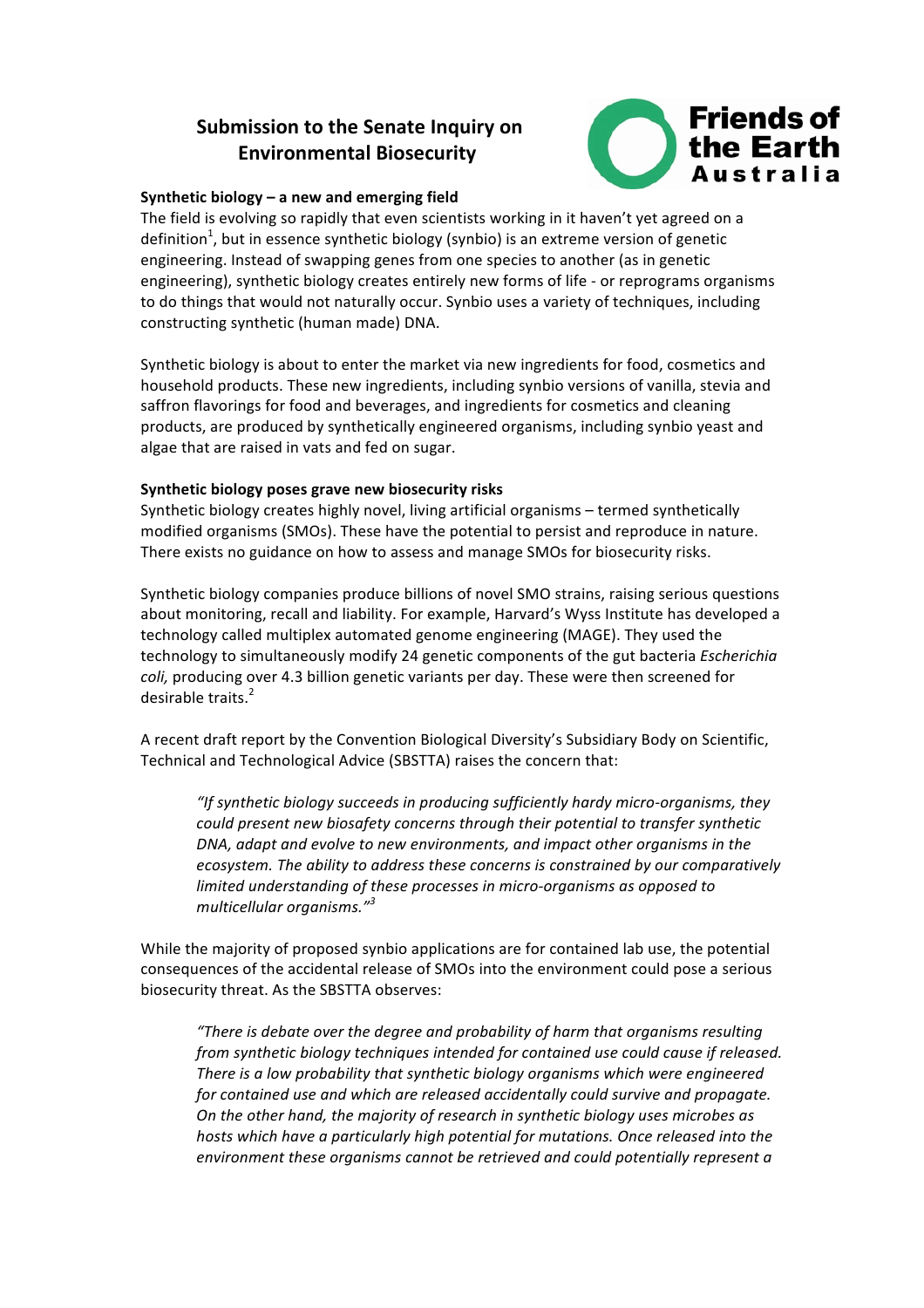*catastrophic risk. Such a low-probability and high- consequence situation raises ethical issues around harms, benefits and risks."<sup>4</sup>*

Some ecologists note that, since micro-organisms have a high potential for evolutionary change, even ones that are unlikely to survive outside of contained use may evolve to become more successful in the environment, raising potential biosecurity concerns.<sup>5</sup>

There are biosecurity concerns associated with the accidental or intentional release of SMOs used for bioenergy purposes. For example, the use of synbio microalgae for bioenergy purposes may have adverse ecological impacts, particularly if grown in open ponds and thus with a higher chance of accidental release.<sup>6</sup>

A number of proposed synbio applications would involve deliberate environmental release, potentially posing serious potential biosecurity impacts.

## **Bioweapons and health concerns**

Synthetic biology allows for the construction of viruses and bacteria that could be infectious or otherwise harmful to humans and/or animals – either purposefully or by mistake. As the Convention on Biological Diversity observes:

*"Components, organisms and products resulting from synthetic biology may be intentionally or unintentionally released to the environment, leading to biosafety concerns. Depending on the circumstances, they could be considered to pose risks to* animal or plant life or health, through ecosystem-level impacts or the transfer of *synthetic DNA."<sup>7</sup>*

The National Centre for Biosecurity, a collaborative undertaking by The Australian National University and The University of Sydney, has looked at these issues in some detail.<sup>8</sup>

### **Biohacking**

There is a growing community of 'biohackers'  $-$  encouraged by such initiatives as the International Genetically Engineered Machine (IGEM) competition - conducting exploratory synbio research in labs and garages around the world – raising serious potential biosecurity concerns and serious challenges for regulators.

In theory, using a laptop computer, published gene sequence information and mail-order synthetic DNA, just about anyone has the potential to construct genes or entire genomes from scratch (including those of lethal pathogens). Biohackers are often computer hackers with little or no understanding of the potential dangers associated with biohacking, and no systems in place to avoid the accidental release of synthetic organisms.

### **Current regulatory regimes are inadequate**

Regulatory regimes for SMOs have yet to be developed anywhere in the world. Existing regulations to govern genetic engineering were developed before the emergence of synthetic biology techniques. These are inadequate to provide safe and just oversight.

As the SBSTTA observes:

"The international regulatory framework is not well equipped to address the potentially "catastrophic" and "existential" risks, with low and very low probability,